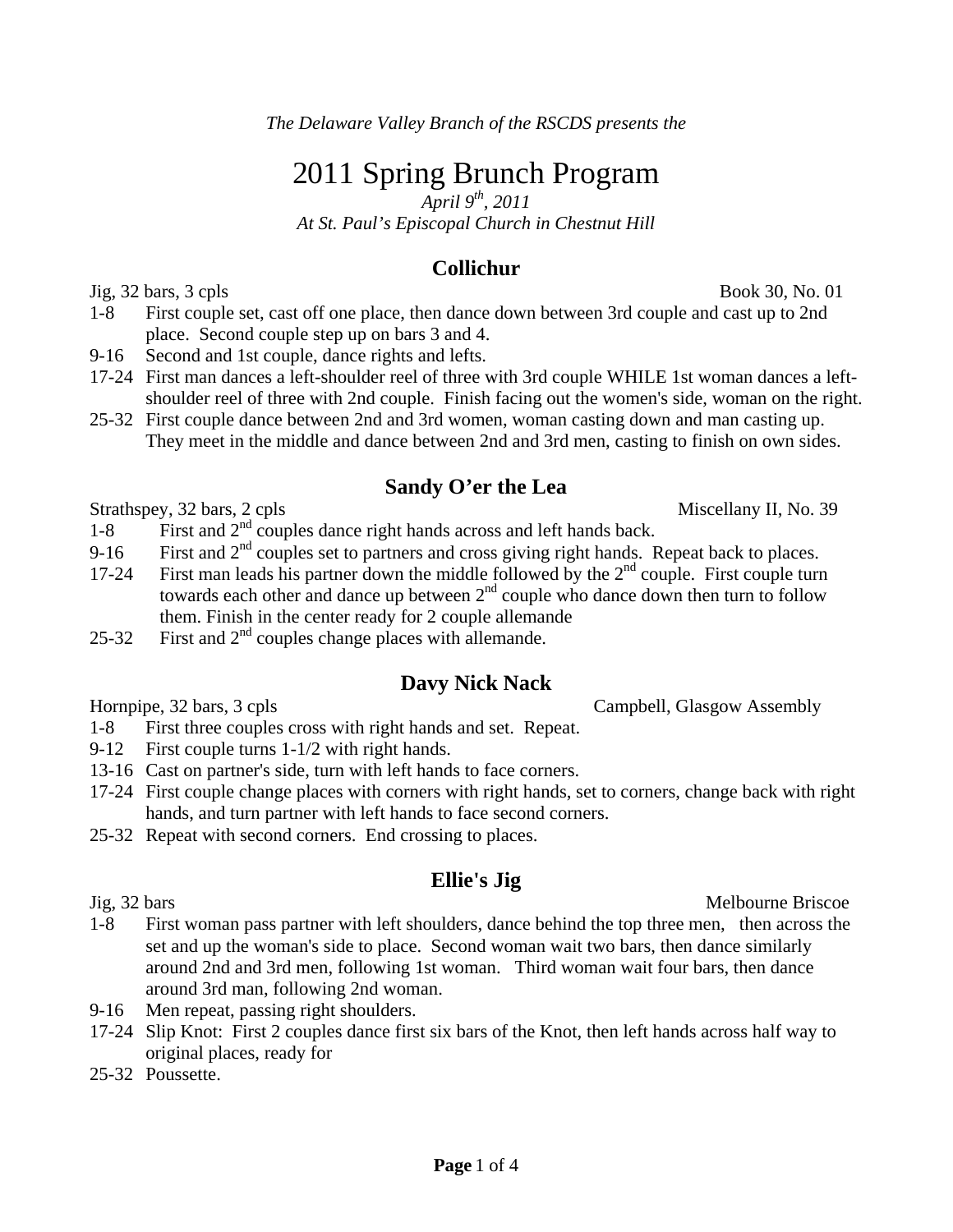## **Moment of Truth**

Strathspey, 32 Bars, 3 cpls Book 37, No.02

- 1-8 First couple turn with both hands, cast one place, dance down between the 3rd couple, cast up and face 1st corners
- 9-16 Corner, partner, corner, partner, ending woman between 2nd couple and man between 3rd couple.
- 17-22 Left shoulder reels of three across the dance, finishing in progressed places.
- 23-24 All three couples turn once with both hands.
- 25-28 First couple pass by the right and dance round 1st corners' positions WHILE 1st corners turn once round with both hands.
- 29-32 Repeat with 2nd corners, 1st couple passing by the right to end in second place.

## **The Highlandman Kissed His Mother**

Reel, 32 bars Miscellany I, No. 20

- 1-8 First couple turn with right hands and cast into 2nd place, 2nd couple stepping up. Turn with left hands 1-1/2 times to end facing first corners.
- 9-16 Set to and turn corners.
- 17-24 Reels of three on the side, beginning by giving left shoulder to first corners, crossing over at the end.
- 25-32 Six hands round and back.

#### Break

## **Airdrie Lassies**

Jig, 48 bars, 4 cpls**,** set dance Book 26, No. 01

- 1-4 All four couples advance and retire.
- 5-8 All cross to partner's side of dance, men making arches, women dancing under arches, passing right shoulders with partners.
- 9-16 Repeat bars 1-8.
- 17-20 First and 4th couples pivot using right elbow grip, ending in from the side lines facing up (4th) and down (1st) the dance.
- 21-28 Dance right and left up and down the dance, dancing inside the set.
- 29-32 First and 4th couples repeat bars 17-20 using a left elbow grip.
- 33-40 First and 4th couples dance Ladies' Chain. On the last 2 bars, 1st couple dance a whole turn with left hands to finish on own side of dance facing out.
- 41-48 First couple, followed by 2nd, 3rd and 4th cast off on own sides. On bar 44 they make an arch and the other couples dance through to finish 2341.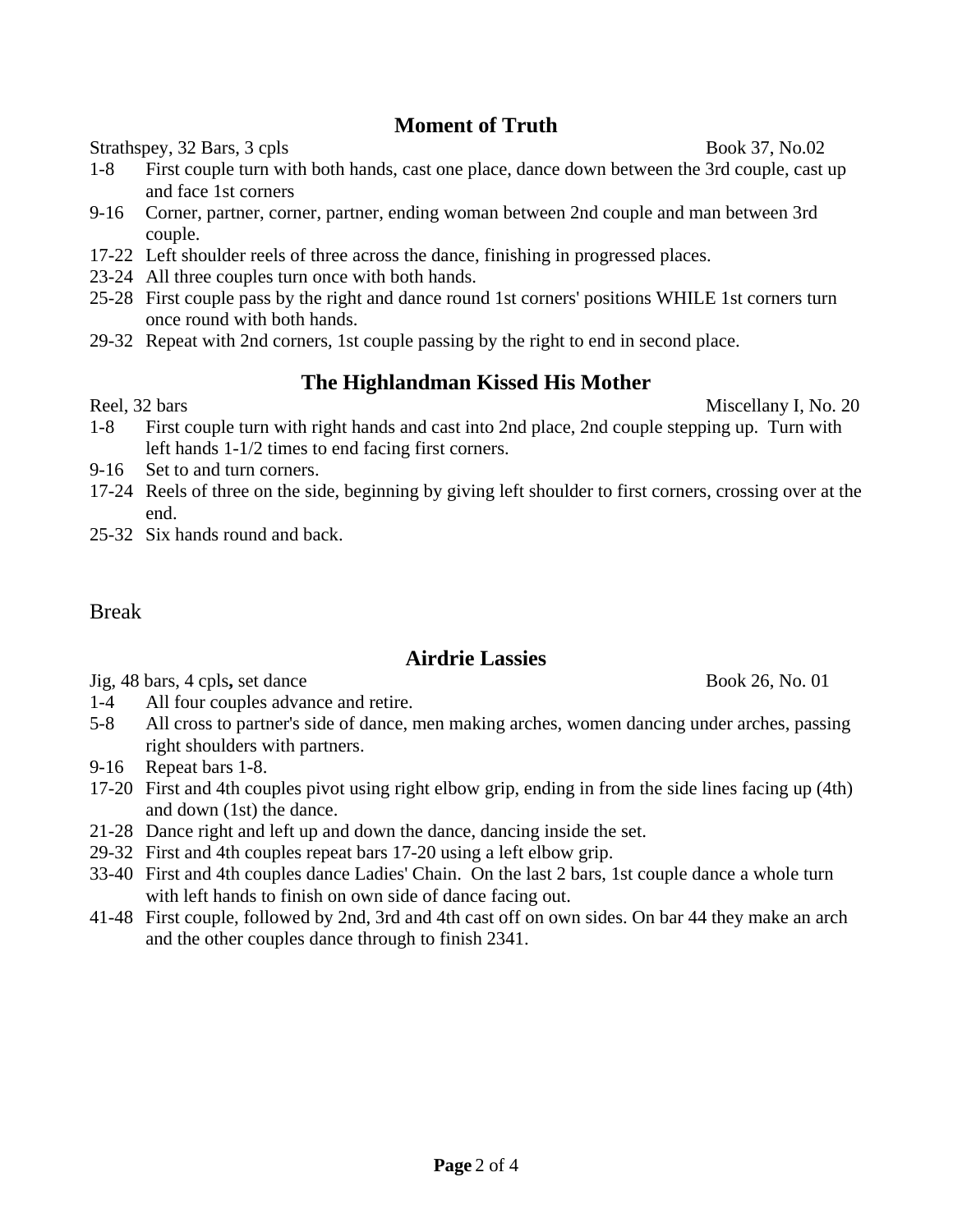## **The Compliment**

- 1-8 First and 2nd couple dance Poussette right round.
- 9-16 First lady and 2nd lady dance between partners, then divide and dance back to places. First couple turn with right hand 1  $\frac{1}{2}$  times while  $2^{nd}$  couple turn with left hand 1  $\frac{1}{2}$  times.
- 17-24 First man and  $2<sup>nd</sup>$  man dance between partners, then divide and dance back to places. First couple turn with right hand 1  $\frac{1}{2}$  times while  $2^{nd}$  couple turn with left hand 1  $\frac{1}{2}$  times.
- 25-32 First and  $2<sup>nd</sup>$  couple set, circle 4 hands round to the left  $\frac{1}{2}$  way and turn partner with both hands  $1\frac{1}{2}$  times.

#### **The Fireside Reel**

- 1-4 First man casts off one place and turns 2nd woman with right hands, finishing in her place to guide her into 1st woman's place.
- 5-8 First woman casts off and crosses ABOVE 1st man to turn 2nd man with left hands, finishing in his place with him at the top.
- 9-12 First couple dances down and casts up around 3rd couple.
- 13-16 Second and 1st couple dance half rights and lefts.
- 17-24 First and 2nd couples, facing diagonally inwards, set and petronella one place to the right, twice
- 25-32 Reels of three at the side, beginning by 1st couple giving right shoulders to second corner. First couple crosses over with right hands on last two bars.

#### **Light and Airy**

 $Jig, 32 \text{ bars}, 3 \text{ c}$  pls Book 4, No. 05

- 1-4 1st couple set and cast off to 3rd place.
- 5-8 1st couple set and cast back up to 1st place.
- 9-16 1st couple lead down the middle and up.
- 17-24 1st and 2nd couples allemande, ending with 1st couple facing 1st corners.
- 25-32 1st couple turn corner, partner, corner, partner.

## **Auld Friends Meet**

Strathspey, 32 bars, 3 cpls Goldring, Leeds Branch Leaflet

- 1-4 First couple set and cast off. (2nd couple step up).
- 5-6 They set to 1st corners while advancing, passing left shoulder with partner.
- 7-8 They turn 1st corner once round with both hands, ending by opening into a circle for 4 (1st couple with their 1st corners).
- 9-12 Circle for 4 bars, ending with corners in their own places, 1st woman between 2nd couple facing down, and 1st man between 3rd couple facing up.
- 13-20 Repeat bars 5-12 with 2nd corners, 1st couple ending the circle in 2nd place on partner's side.
- 21-24 First couple set advancing to each other and turn once round with both hands, ending in center facing up.
- 25-30 Mirror-wise reels beginning with 1st couple dancing in and up, 2nd couple dancing out and down, and 3rd couple dancing out and up.
- 31-32 First couple cross with right hands.

Strathspey, 32 bars, 2 cpls R Goldring, 12 More Social Dances

Reel, 32 bars 18th Century Book